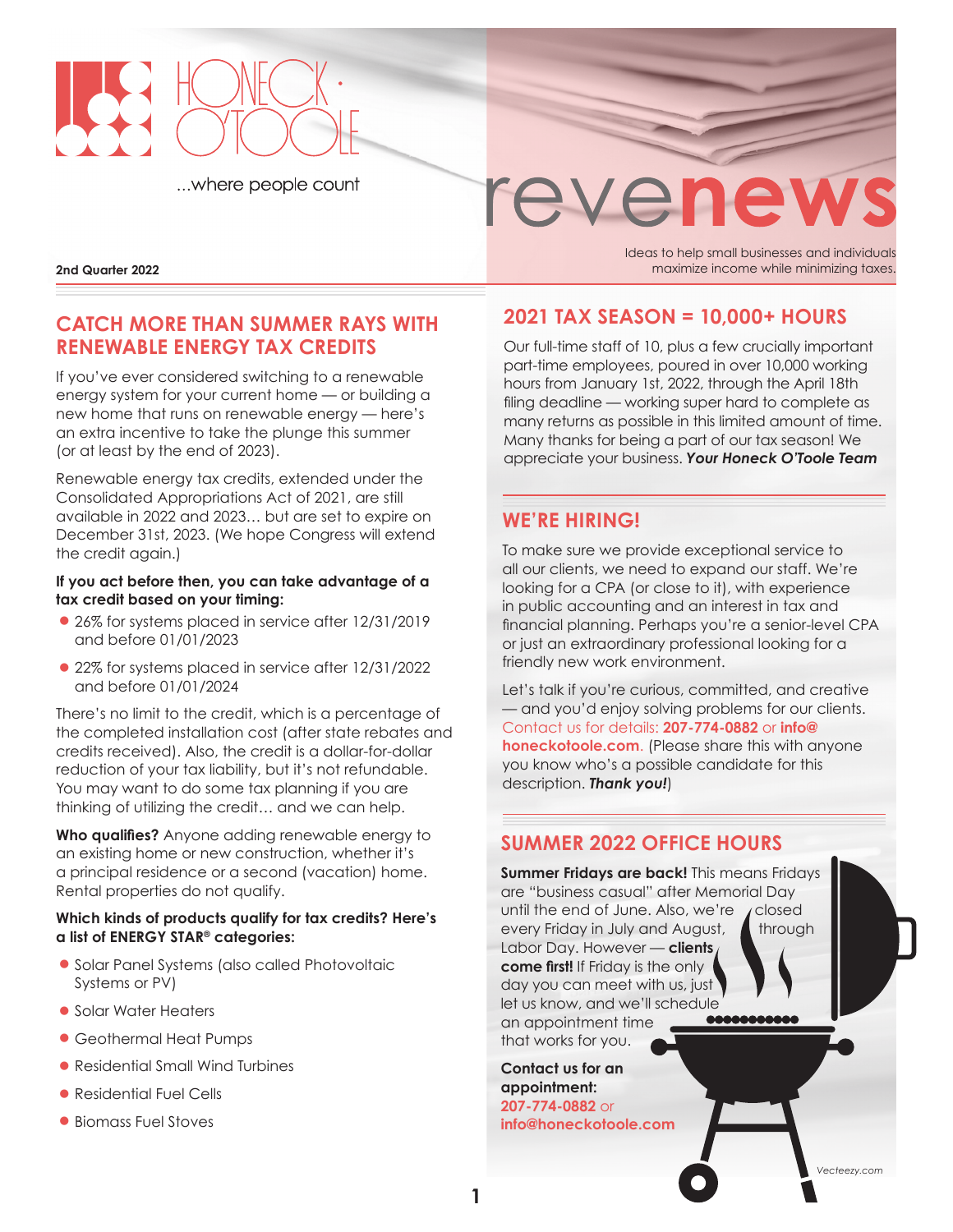Already expired for 2022, but we're hoping to see back, are the Residential Energy Property Cost credits. It included heat pumps (non-geothermal), water heaters, biomass stoves, and central air conditioning. With different equipment names and credit names so similar to one another, it's easy to get confused. **If you're wondering which credit applies, call us!** 

# Shining a Light on Solar

In Maine and across the country, there's a big push for solar panel conversions, especially as home heating oil prices have gone through the roof this year.

According to the Natural Resources Council of Maine (NRCM), "*Solar increases energy independence, with fewer dollars exported out of state for fossil fuels. It's clean and renewable. It's more affordable than you think, as prices have dropped due to competition. Solar panels last 25-40 years and provide a predictable, secure source of power. And, solar is good for our electrical grid and for everybody who pays an electricity bill.*"

**Another great reason?** Solar creates local jobs. The NRCM noted on its website, while Maine was "*in last place in New England for solar jobs per capita, legislation passed in 2019 will create hundreds of good local jobs in many fields and at many different skill levels.*"

The NRCM reported, "*At the start of 2019, Maine had 55 megawatts (MW) of installed solar. In the next five years, that is expected to increase to more than 500 MW, with several different types of projects.*"

#### **Are You Ready to Enjoy a Solar Panel Tax Credit?**

First, consider what it takes to go solar by checking out this handy online guide: *[https://www.energy.gov/]( https://www.energy.gov/eere/solar/homeowners-guide-going-solar) [eere/solar/homeowners-guide-going-solar]( https://www.energy.gov/eere/solar/homeowners-guide-going-solar)*

#### **You'll find answers to these questions and many others:**

- **•**How does solar work?
- **•**Is my home suitable for solar panels?
- **•**How do I start the process of going solar?
- **•** How much power can I generate by going solar?
- **•**Will I save money by going solar?
- **•**Can I get financing for solar?

To qualify for the solar tax credit, your PV system must provide electricity for your residence and meet applicable fire and electrical code requirements.

It's worth investigating the steps, costs, and benefits of installing solar panels for your home… and this



**[Energy.gov](http://Energy.gov)** website has just about every detail outlined for consideration, so you know exactly how to proceed: *[http://tiny.cc/b7wruz](https://www.energy.gov/eere/solar/homeowners-guide-federal-tax-credit-solar-photovoltaics)*.

If you're convinced that going solar is for you… you may be eligible for this tax credit if you meet all the following criteria:

- **•**Your PV system was installed between January 1, 2006, and December 31, 2023.
- **•**It's located at your primary or secondary residence in the United States.
- **•**You own the system (you purchased it with cash or through financing).
- **•**The system is new or being used for the first time. The credit can only be claimed on the "original installation" of the solar equipment.

**IMPORTANT:** This article covers just some of the credits. The Qualified Energy Efficiency Improvements credit is also still available in limited situations (new insulation, roof, or exterior doors and windows). Let us know if you've installed these products.

For complete details on qualifying for any of the renewable energy tax credits, visit the official US government website: *[http://tiny.cc/i7wruz](https://www.energystar.gov/about/federal_tax_credits/renewable_energy_tax_credits)*

*\*Source: [https://www.nrcm.org/programs/climate/clean-energy/](https://www.nrcm.org/programs/climate/clean-energy/solar-power-in-maine/) [solar-power-in-maine/](https://www.nrcm.org/programs/climate/clean-energy/solar-power-in-maine/)*

**DISCLAIMER***: Any accounting, business, or tax advice contained in this communication are not intended as a thorough, in-depth analysis of specific issues, nor a substitute for a formal opinion, nor is it sufficient to avoid tax-related penalties. If desired, Honeck O'Toole would be pleased to perform the requisite research and provide you with a detailed written analysis. Such an engagement may be the subject of a separate engagement letter that would define the scope and limits of the desired consultation services.*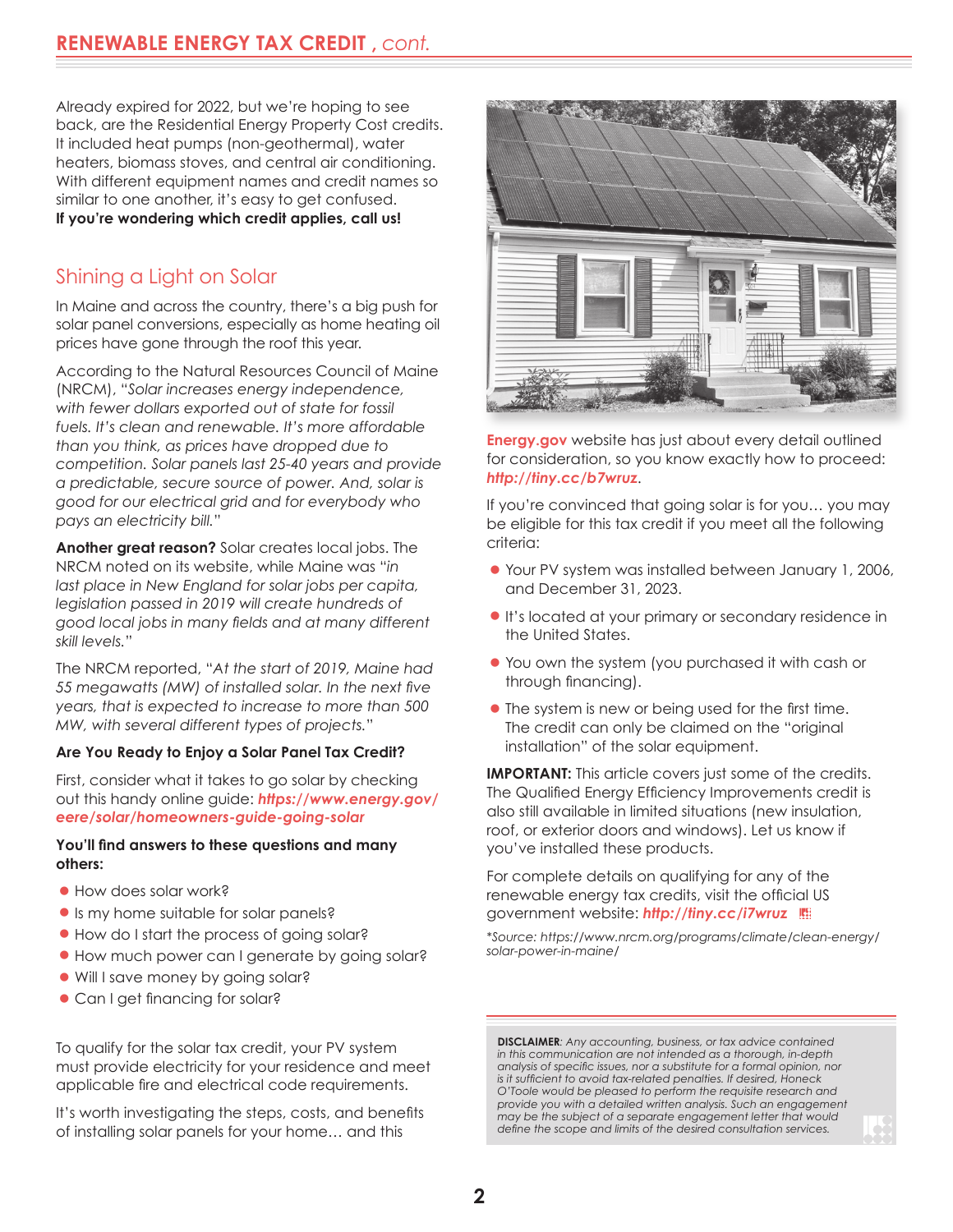## **THE LATEST NEWS ON 2021 TAX-RETURN EXTENSIONS**

An IRS extension allows an individual six additional months to file (past the April 18, 2022, deadline this year) without penalty when more time is needed to accurately report the previous year's tax information.

#### **Extensions can also be filed for other types of returns:**

- **•**Businesses filing Forms 1065 or 1120S have until September 15, 2022
- **•**Businesses filing Form 1120 have until October 17, 2022
- **•**Calendar Year-End Trusts & Estates filing Form 1041 have until September 30, 2022
- **•**Calendar Year-End Non-Profit Organizations filing Form 990 have until November 15, 2022

Back in April, the team here at Honeck O'Toole filed an extension on behalf of several of our clients based on their specific situations. **For instance…**

- **•**The volume of data or complexity of their financial events required additional time for us to prepare the return, or
- **•**Late or missing information from clients made it impossible to meet the April 18 filing date.

If you were among our clients filing an extension, you have until Monday, Oct. 17th, 2022, to file your return. We'll help, of course! And, although you can file up to six months later under an extension, taxes are still owed by the original due date.

An extension will not increase your chance of being audited. In fact, it allows more time, without penalty, to make sure your return is complete and accurate and not filed in haste with inaccurate information (inaccuracies may necessitate filing an amended return, amended return, which prompts a close review by the IRS). Finally, the biggest pro to extending is having extra time to evaluate retirement planning options.

If you didn't initially request or need an extension, you may instantly qualify for more time under certain circumstances. According to the IRS, "Disaster victims, taxpayers serving in combat zones, and those living abroad automatically have longer to file."

- **•**Relief is available to residents affected by tornadoes, floods, wildfires, hurricanes, mudslides, etc. resulting in a federally declared disaster area. Relief is also available to people living outside the disaster area if they have a business located in the disaster area. New due dates for filing and paying taxes depend on when the event occurred. Please check this website for specific dates: *[https://tinyurl.com/bdd6xcjy](https://www.irs.gov/newsroom/extensions-of-time-to-file-tax-returns-some-taxpayers-instantly-qualify)*
- **•**Military service members and eligible support personnel serving in a combat zone have at least 180 days after they leave the combat zone to file their tax returns and pay any tax due.
- **•**U.S. citizens and resident aliens who live and work outside the U.S. and Puerto Rico have until June 15, 2022, to file their 2021 tax returns and pay any tax due.

**Questions? Call** 207-774-0882 **or** email info@ honeckotoole.com**.**

# **MAINE'S IRA MANDATE PHASES IN NEXT YEAR**

Under the Maine law, an Act to Promote Individual Retirement Savings through a Public-Private Partnership (signed on June 24, 2021) — Maine businesses with five or more employees will be required to offer a workplace retirement program as it phases in starting in 2023.

- **•**The law was enacted to help address the growing national retirement crisis where near-retirement households have a median retirement account balance of just \$14,500
- **•**The program is a payroll-deduction Roth IRA overseen by the Maine Retirement Savings Board, allowing employees to contribute 5% of their pay, up to 8%
- **•**It will allow individual contractors and the selfemployed to participate
- **•**It will also offer employers a key recruitment and retention tool to help attract workers

#### **The phased-in schedule is this:**

**•**Employers with 25 or more employees must offer a program by April 1, 2023

- **•**Employers with 15 to 24 employees must offer a program by Oct. 1, 2023
- **•**Employers with 5 to 14 employees must offer a program by April 1, 2024

#### **If you're an employer…**

employers offering their own employersponsored retirement plan are not subject to the requirements of the new program. Only those that don't already offer a retirement plan must participate. As such, they're required to automatically enroll any employee over age 18 and make the employee contribution, but they

do not need to make any employer matching contributions.

#### **If you're an employee…**

your employer (if participating) will automatically sign you up for this and withhold 5% of your pay. You must opt out if you do not wish to contribute. And you must do so each year, since your employer is required to sign you up every year and withhold an additional 1% each year, up to 8% max, on your behalf. So be sure to opt out if you don't want to contribute to the Maine IRA.

We'll have much more to tell you as more details become available.